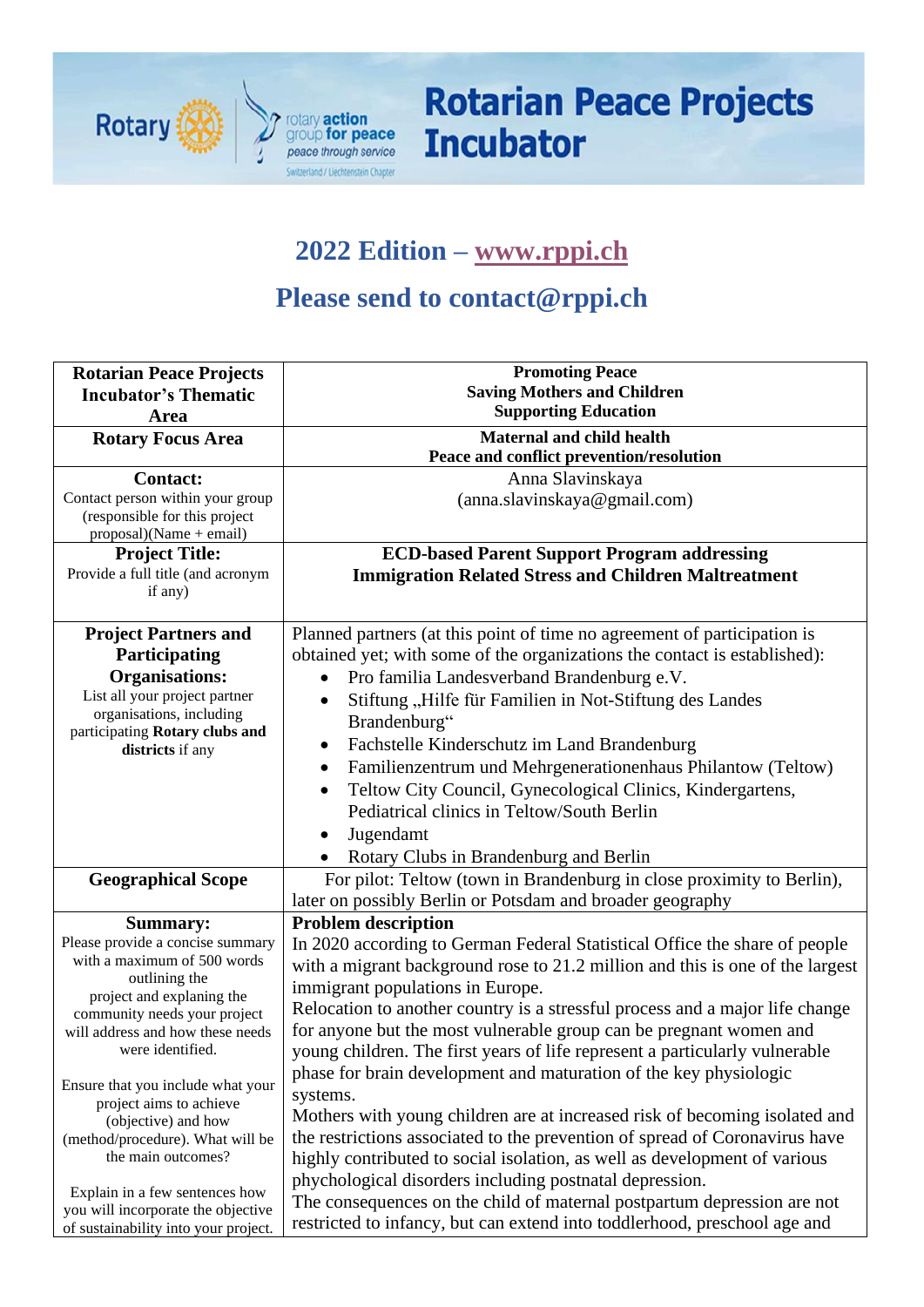even school age. This represents a bad spiral. Immigration-related environmental factors exacerbate parental depression and maladaptive parenting that lead to parental stress and increase likelihood of domestic conflicts with a probability of domestic violence. Early childhood exposure to domestic violence is associated with higher rates of violence in adulthood and thus creates a significant challenge for those working for suistaining peace.

#### **Project objectives and goal**

Family-based approaches, such as parent support programmes for migrant parents are suggested to tackle the problems described above. The program focuses on ECD (early childhood development), prevention of children maltreatment, reduction of immigration- related stress and promotion of better parental practices and families' overall wellbeing. Major goal of the project is to protect children of migrant families in distress by supporting the remodeling of family space into nurturing and responsive environment to help children from early age to develop secure bonding, trust and self-esteem with the perspective on the formation of their pro-social behaviors in the future.

Among expected outcomes: Increased knowledge among the participants on how to increase positive parental practices and families' wellbeing; improved the sense of parenting competence; mothers' postpartum depression and its impact on mothers' everyday life is recognized and if possible prevented/treatment started; mental health of both parents and children is improved; increased awareness about the social- and welfare system, legislation and policy of the new host country is increased; and other.

#### **Project description**

Theoretical framework: Harvard University's Center on the Developing Child's Three Principles to Improve Outcomes for Children and Families and ECD's 'Ecology of Peace'.

It is planned that every participating family will be assigned to specific project consultant (with the background in psychotherapy and child psychology) who will assist them through all project activities.

- For Mothers: Weekly visits of Hebamme (Midwife in German) within first 6 months after birth; Traditional Birth closure ceremony for every participating mother to process traumatic memories of the birth; Information services on host country legislation and social protection benefits; Coaching assistance and skill-based trainings for mother willing to re-integrate into labor market; "Burn- out preventive emergency assistance service" – wide range of support types: cook, clean, stay. etc.
- For Child's physical well-being: Course on Baby massage; PEKIP course; etc.
- For both parents: Support Groups, support line on all questions related to child's health and well-being; Reference to the existing

governmental (ex.Jugendamt, Agentur für Arbeit, Krankenkasse) and non-governmental institution (ex.Profamilia, Caritas, etc.);Intensive training programme at the resort over weekend (the focus is shifting parents

perspectives on prioritization of child's well-being, transforming the patterns of stress-driven family communication, etc.)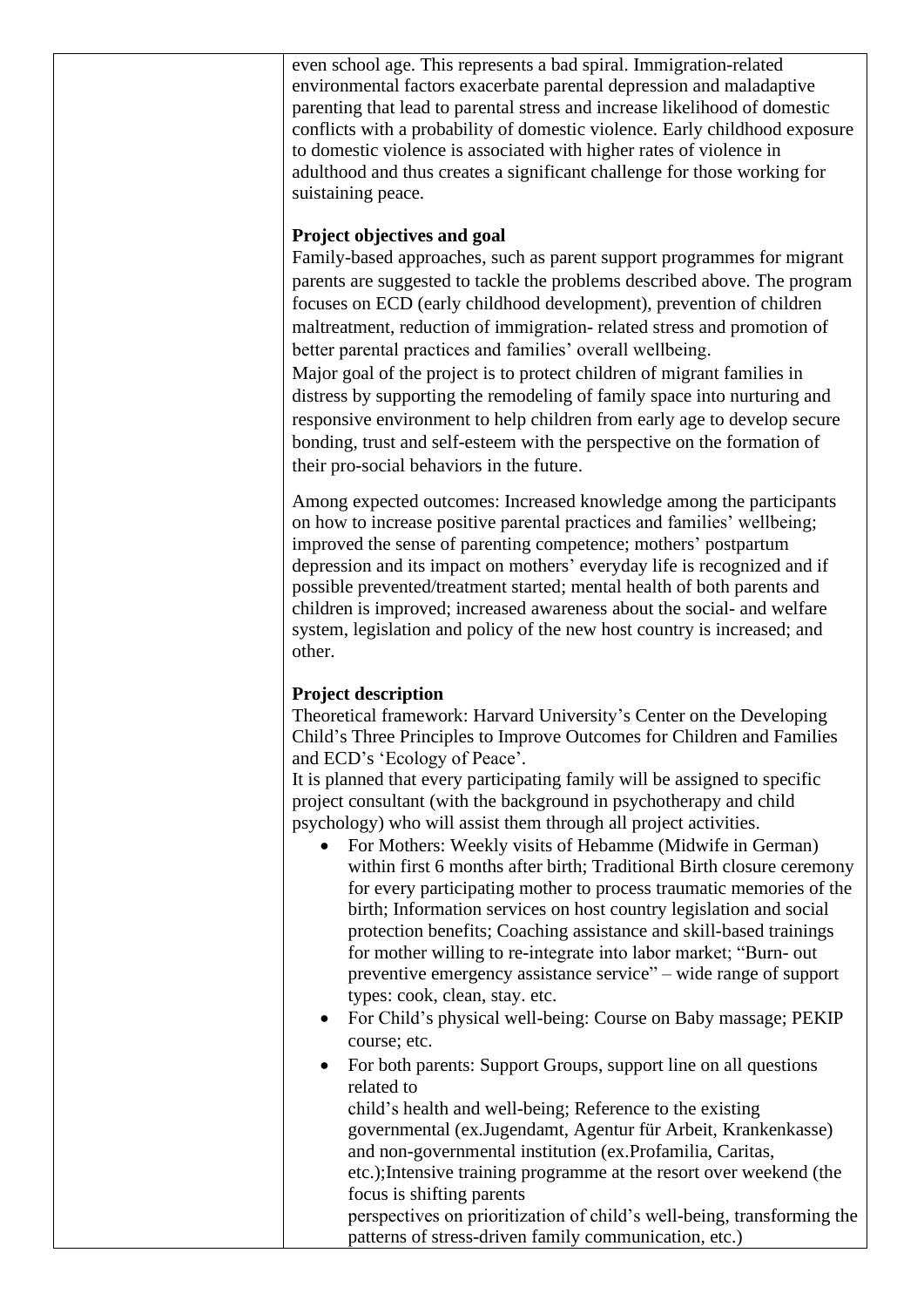|                                                                                                                      | <b>Sustainability</b><br>Sustainability of the outocmes is provided through the following factors:<br>participants are invited to be consultants for next projects and encouraged<br>to start new or support existing local initiatives addressing the needs of<br>families with small children or families in need. Upon successful<br>completion the project can be conceptualized as a model and shared<br>relevant organization for further implementation. After final evaluation, an<br>article for academic journal will be submitted.                                                                                                                                                                                             |  |  |  |  |  |
|----------------------------------------------------------------------------------------------------------------------|-------------------------------------------------------------------------------------------------------------------------------------------------------------------------------------------------------------------------------------------------------------------------------------------------------------------------------------------------------------------------------------------------------------------------------------------------------------------------------------------------------------------------------------------------------------------------------------------------------------------------------------------------------------------------------------------------------------------------------------------|--|--|--|--|--|
| <b>Beneficiaries:</b><br>Who are the beneficiares? Please<br>include the estimated number of<br>direct beneficiaries | The project aims to address (mainly but not exclusively) the needs of<br>immigrant families with small children (0-3 years old) who do not have<br>relatives in Germany and do not receive any special governmental<br>support (social security benefits). It is planned to involve for the pilot<br>project 50 families from Teltow area (Brandenburg) either with migrant<br>background or recently moved within Germany local population in need of<br>support. Indirect beneficiaries: other foreign mothers or mothers in distress,<br>local community, governmental offices, Germany and EU as a society<br>aiming for peace in a broader sense.<br>This is a pilot project. It is planned to apply the best practices in a broader |  |  |  |  |  |
|                                                                                                                      | geographical area.                                                                                                                                                                                                                                                                                                                                                                                                                                                                                                                                                                                                                                                                                                                        |  |  |  |  |  |
| <b>Project Period</b>                                                                                                | 18 Months: September 2023 - January 2025                                                                                                                                                                                                                                                                                                                                                                                                                                                                                                                                                                                                                                                                                                  |  |  |  |  |  |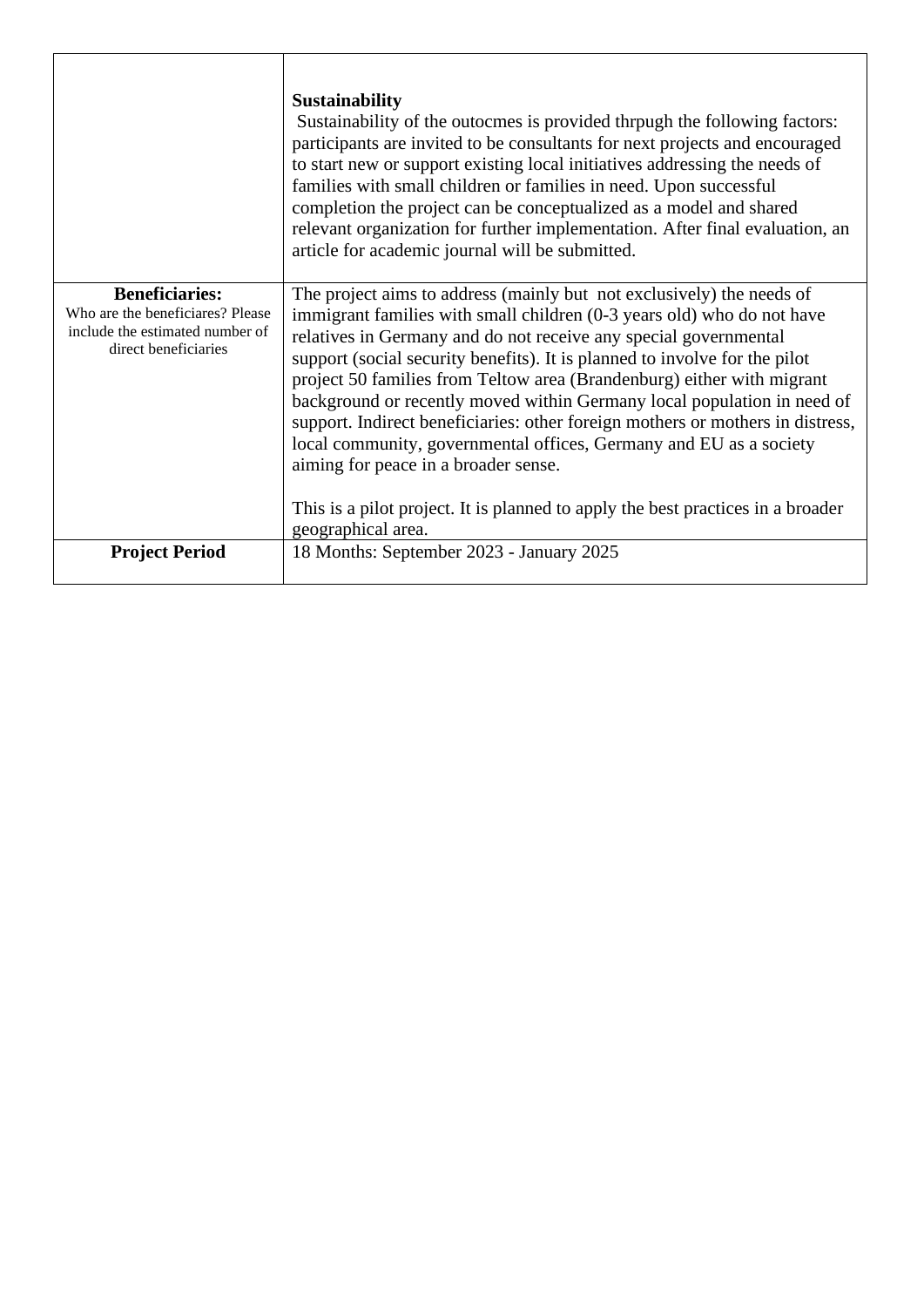### **Project Timeline:**

| <b>Activity/Month</b>                  | Sep | Oct | <b>Nov</b> | <b>Dec</b> | Jan' | Feb | Mar | Apr | <b>May</b> | Jun | Jul | Aug | Sep' | Oct | <b>Nov</b> | Dec'24 | Jan <sup>25</sup> |
|----------------------------------------|-----|-----|------------|------------|------|-----|-----|-----|------------|-----|-----|-----|------|-----|------------|--------|-------------------|
|                                        | '23 | 23  | 23         | 23         | 24   | 24  | 24  | 24  | 24         | 24  | 24  | 24  | 24   | 24  | 24         |        |                   |
|                                        |     |     |            |            |      |     |     |     |            |     |     |     |      |     |            |        |                   |
|                                        |     |     |            |            |      |     |     |     |            |     |     |     |      |     |            |        |                   |
|                                        |     |     |            |            |      |     |     |     |            |     |     |     |      |     |            |        |                   |
| <b>Preparatory Phase: negotiations</b> |     |     |            |            |      |     |     |     |            |     |     |     |      |     |            |        |                   |
| and agreements with potential          |     |     |            |            |      |     |     |     |            |     |     |     |      |     |            |        |                   |
| partners; action plan; recruitment of  |     |     |            |            |      |     |     |     |            |     |     |     |      |     |            |        |                   |
| the participants                       |     |     |            |            |      |     |     |     |            |     |     |     |      |     |            |        |                   |
| Needs assessment                       |     |     |            |            |      |     |     |     |            |     |     |     |      |     |            |        |                   |
| Meetings of the families with their    |     |     |            |            |      |     |     |     |            |     |     |     |      |     |            |        |                   |
| consultants                            |     |     |            |            |      |     |     |     |            |     |     |     |      |     |            |        |                   |
| Welcoming meeting for all the          |     |     |            |            |      |     |     |     |            |     |     |     |      |     |            |        |                   |
| participants: official launch of the   |     |     |            |            |      |     |     |     |            |     |     |     |      |     |            |        |                   |
| project                                |     |     |            |            |      |     |     |     |            |     |     |     |      |     |            |        |                   |
| Project activities for children and    |     |     |            |            |      |     |     |     |            |     |     |     |      |     |            |        |                   |
| caregivers (see project description)   |     |     |            |            |      |     |     |     |            |     |     |     |      |     |            |        |                   |
| 3-days training trip for families      |     |     |            |            |      |     |     |     |            |     |     |     |      |     |            |        |                   |
| Summer break                           |     |     |            |            |      |     |     |     |            |     |     |     |      |     |            |        |                   |
| Mid term evaluation                    |     |     |            |            |      |     |     |     |            |     |     |     |      |     |            |        |                   |
| Final evaluation                       |     |     |            |            |      |     |     |     |            |     |     |     |      |     |            |        |                   |
| Preparation of the article for         |     |     |            |            |      |     |     |     |            |     |     |     |      |     |            |        |                   |
| academic journal and final report      |     |     |            |            |      |     |     |     |            |     |     |     |      |     |            |        |                   |
| Closure meeting for all the            |     |     |            |            |      |     |     |     |            |     |     |     |      |     |            |        |                   |
| participants, presentation of the      |     |     |            |            |      |     |     |     |            |     |     |     |      |     |            |        |                   |
| outcomes of the projects by            |     |     |            |            |      |     |     |     |            |     |     |     |      |     |            |        |                   |
| participating families; ideas for next |     |     |            |            |      |     |     |     |            |     |     |     |      |     |            |        |                   |
| project cycle                          |     |     |            |            |      |     |     |     |            |     |     |     |      |     |            |        |                   |
| Meeting with stakeholders: making      |     |     |            |            |      |     |     |     |            |     |     |     |      |     |            |        |                   |
| conclusions, planning for the future   |     |     |            |            |      |     |     |     |            |     |     |     |      |     |            |        |                   |